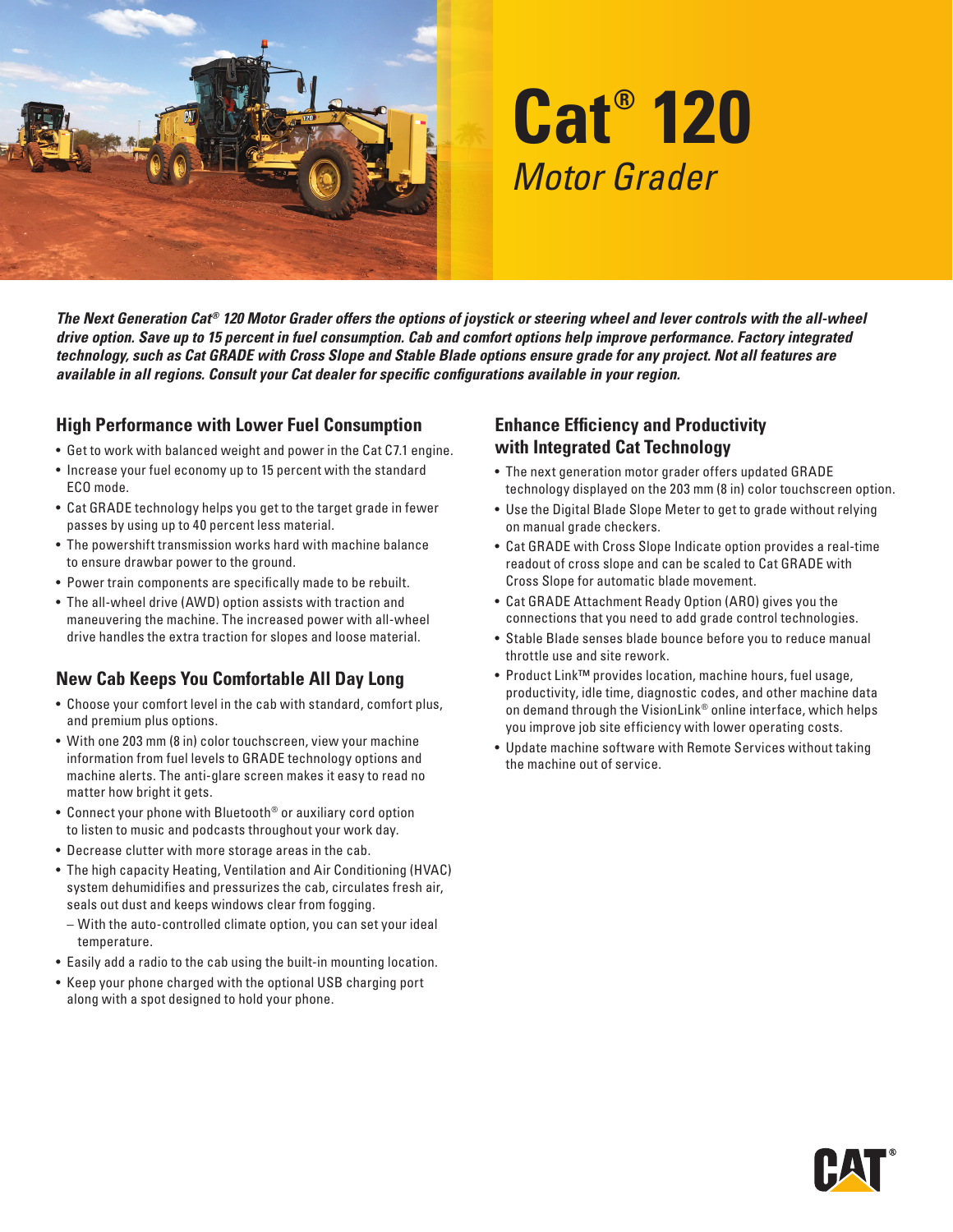#### **Safety**

- View your surroundings with the rear camera option to ensure the safety of you and those around you. The dedicated display can be always on to ensure a safe work environment.
	- The heated lens keeps the rearview camera clear.
- In the event of an engine stall, count on the secondary steering system to help stop the machine safely.
- Ensure three points of contact when entering and exiting the machine with strategically placed walk ways and grab rails.
- Ground level engine shut-off switch stops all fuel to the engine when activated and shuts down the machine.
- See the rear of your machine with connecting windows.
- Work past sundown using the LED light option for increased night time visibility.
- Keep your work site safer with Cat GRADE technology, which reduces the need for manual grade checking with working machines.
- Refueling from the ground keeps you from climbing onto the machine for a safer work environment.

#### **Maintenance**

- Filters, such as fuel, engine air, and oil filters, are grouped together for easy access and preventative maintenance.
- Be more environmentally friendly with the next generation filters to get up to 15 percent in reduced filtration costs.
- Maintain roads with the standard drawbar circle moldboard with hardened circle teeth for increased durability.
- For tight finish grading, consider the top adjust drawbar option for applications that require maximum accuracy. It offers up to 20 percent reduction in maintenance cost over the standard.
- Hydraulic brakes are well oiled to keep them maintenance free.
- Lower costly repairs to your circle and pinion with the Circle Saver.

#### **Versatility**

- Improve the balance of your machine with the counterweight or push block for increased performance and efficiency.
- Ripper and scarifier options are available to assist with grading hardened ground.
- The front lift group option is ready for attachments like the straight or front blade.
- For more road coverage, add a moldboard extension to add 605 mm (24 in).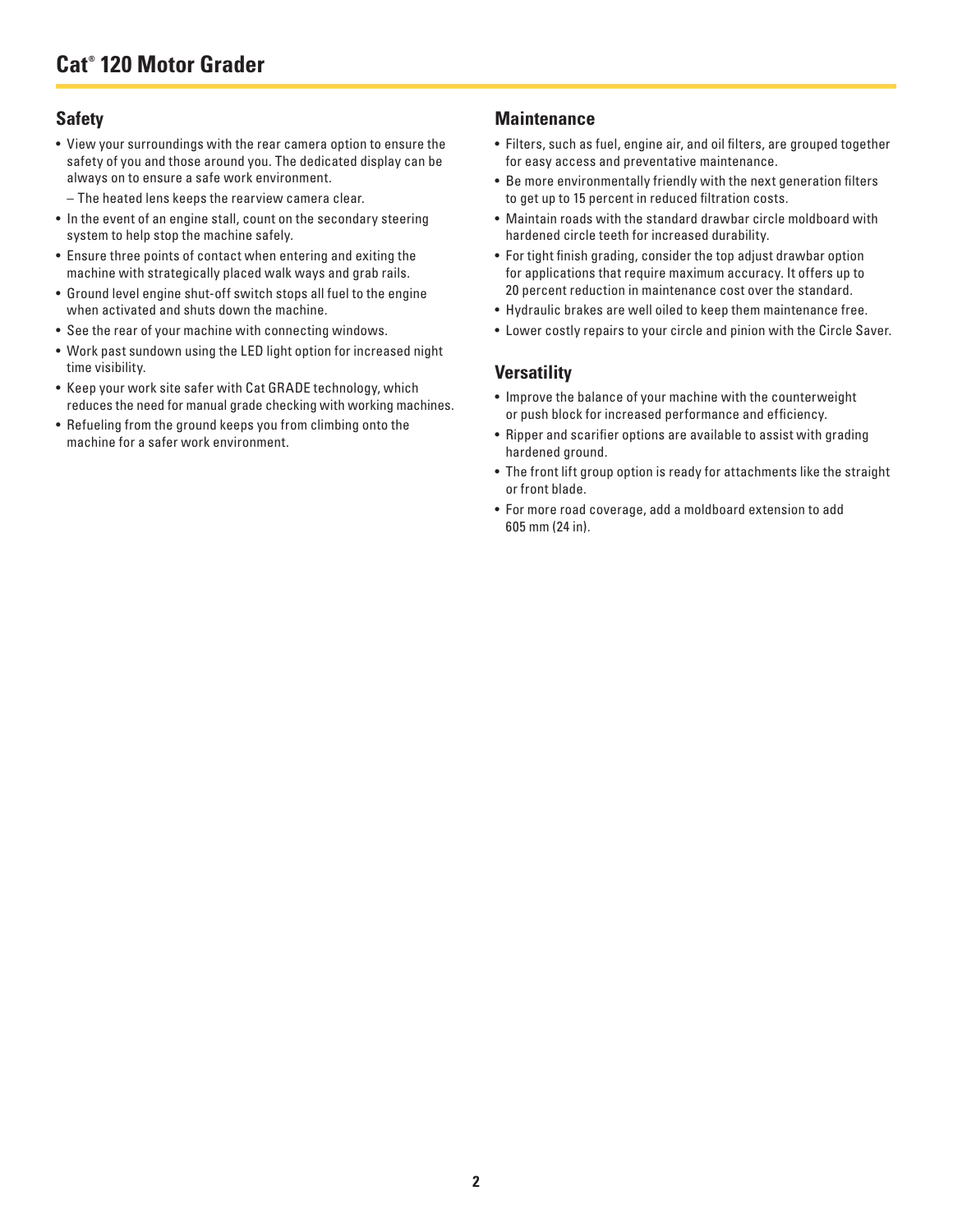## **Standard and Optional Equipment**

Standard and optional equipment may vary. Consult your Cat dealer for details.

|                                           | <b>Standard</b> | <b>Optional</b> |
|-------------------------------------------|-----------------|-----------------|
| <b>CAB</b>                                |                 |                 |
| <b>Vinyl Seat</b>                         | ✓               |                 |
| Cloth or Leather Seat                     |                 | ✓               |
| <b>Steering Wheel/Lever Controls</b>      |                 |                 |
| Joystick Controls                         |                 |                 |
| ROPS/FOPS, Standard Sound Suppression     | ✓               |                 |
| <b>Heating/Cooling Cab System</b>         |                 |                 |
| <b>Rear Wiper</b>                         |                 |                 |
| Base Cah                                  | ✓               |                 |
| Comfort Plus                              |                 | ✓               |
| Premium Plus                              |                 |                 |
| Seat Belt Indicator                       |                 |                 |
| 203 mm (8 in) Touchscreen Monitor         |                 |                 |
| 254 mm (10 in) Hybrid Information Display | ✓               |                 |
| <b>Heated/Cooled Seat</b>                 |                 | ✓               |
| <b>Bluetooth/Auxiliary Radio</b>          |                 |                 |
| <b>Halogen Lighting</b>                   | ✓               |                 |
| <b>LED Lighting</b>                       |                 | ✓               |
| <b>Rear Window Screen</b>                 |                 |                 |
| <b>CAT TECHNOLOGY</b>                     |                 |                 |
| Cat GRADE with Digital Blade Slope Meter  |                 | ✓               |
| Cat GRADE with Cross Slope Indicate       |                 |                 |
| Cat GRADE with Cross Slope                |                 |                 |
| Cat GRADE Attachment Ready Option (ARO)   |                 |                 |
| Stable Blade                              |                 |                 |
| <b>Product Link</b>                       | ✓               |                 |
| <b>Remote Services</b>                    |                 |                 |

|                                     | <b>Standard</b> | <b>Optional</b> |
|-------------------------------------|-----------------|-----------------|
| <b>POWER TRAIN</b>                  |                 |                 |
| Cat C7.1                            | ✓               |                 |
| FCO Mode                            |                 |                 |
| All-Wheel Drive (AWD)               |                 | ✓               |
| <b>Hydraulic Demand Fan</b>         | ✓               |                 |
| <b>Reversing Fan</b>                |                 |                 |
| <b>DRAWBAR CIRCLE MOLDBOARD</b>     |                 |                 |
| Standard                            | ✓               |                 |
| <b>Top Adjust</b>                   |                 | ✓               |
| Circle Drive Slip Clutch            |                 |                 |
| <b>Circle Saver</b>                 |                 |                 |
| <b>SAFETY</b>                       |                 |                 |
| <b>Parking Brake</b>                | ✓               |                 |
| Signaling/Warning Horn              | ✓               |                 |
| <b>Rearview Mirror</b>              |                 |                 |
| <b>Rearview Camera</b>              |                 | ✓               |
| <b>Hydraulic Brakes</b>             | ✓               |                 |
| <b>Secondary Steering System</b>    | ✓               |                 |
| Side View Mirrors                   | ✓               |                 |
| <b>Walkways and Grab Rails</b>      |                 |                 |
| 100% Ground Level Daily Maintenance |                 |                 |
| <b>VERSATILITY</b>                  |                 |                 |
| Counterweight                       |                 | ✓               |
| Push Block                          |                 |                 |
| Ripper                              |                 |                 |
| Scarifier                           |                 | ✓               |
| Front Lift Group                    |                 |                 |
| <b>Front Blade</b>                  |                 | ✓               |